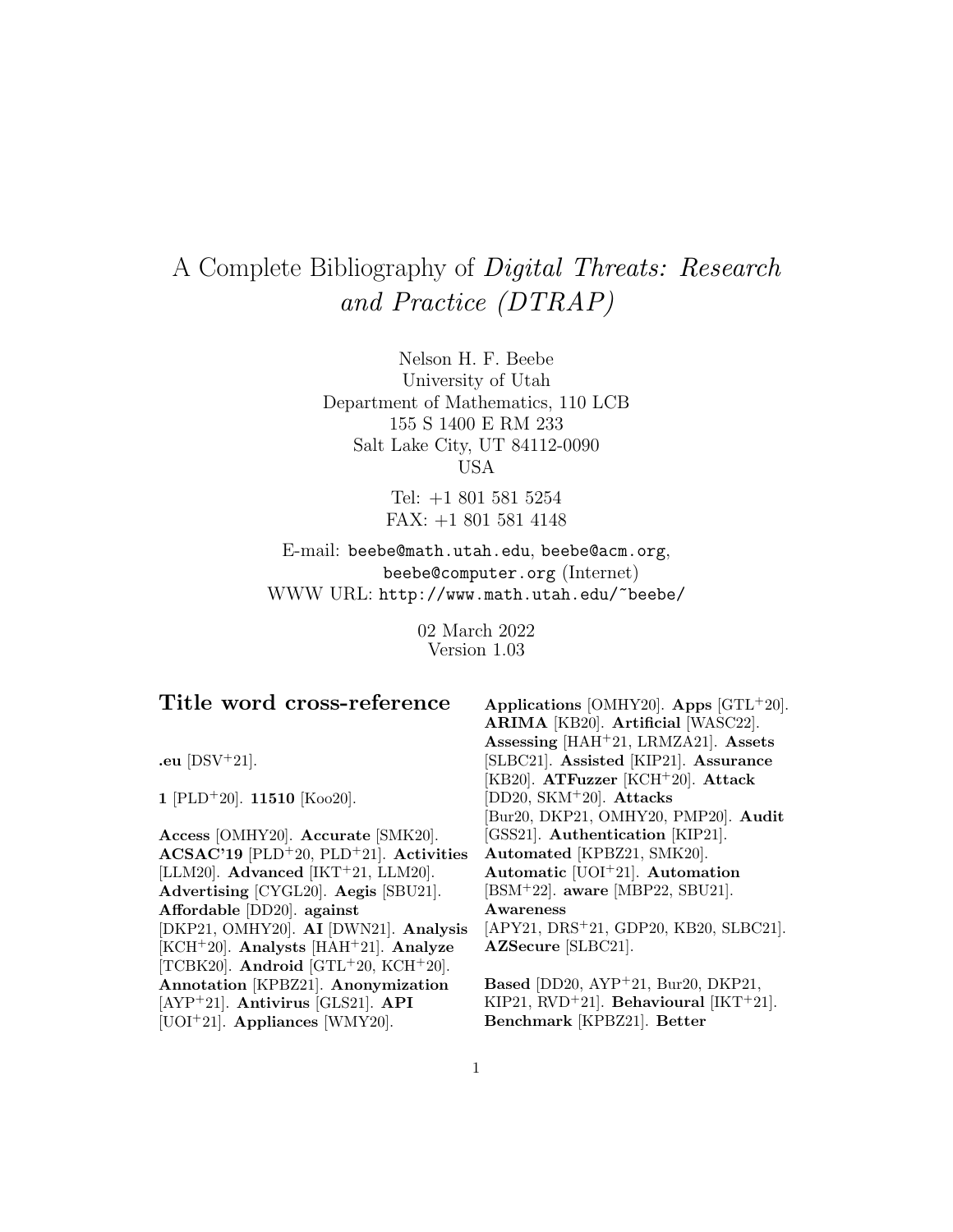[Sac20, Van21]. **Beyond** [VS20]. **Biases** [DWN21]. **Binaries** [UOI<sup>+</sup>21]. **Binary**  $[ADJ+20]$ . **Biometrics**  $[IKT+21, SKM+20]$ . **Blockchain** [Ami21, MMT<sup>+</sup>21]. **Blocklisting** [MS21]. **Bots** [IKT<sup>+</sup>21]. **Building**  $[UOI^+21]$ .

**Card** [GSS21]. **Card-style** [GSS21]. **Centrality** [APY21]. **Certain** [Bur20]. **Certificate** [UKM20]. **Channel** [DD20, OMHY20]. **Character** [MBP22]. **Characterization** [Bur20]. **Claim** [KPBZ21]. **Code** [SRBS20]. **Collaboratively** [LRMZA21]. **Combining** [IKT<sup>+</sup>21]. **Commodity** [CPDH20]. **Condensation** [AYP<sup>+</sup>21]. **Condensation-based** [AYP<sup>+</sup>21]. **Connect** [Koo20]. **Consistent** [KPBZ21]. **Context** [SBU21, ST20, VSV<sup>+</sup>21]. **Context-aware** [SBU21]. **Context-sensitive** [ST20]. **Continuous** [Sac20]. **Control** [DKP21, GLS21]. **Control-based** [DKP21]. **Cookies** [SRBS20]. **Coping** [VSV<sup>+</sup>21]. **Correlation** [SKM<sup>+</sup>20]. **Countermeasures** [CYGL20]. **Credible** [HZB21]. **Cues** [VSV<sup>+</sup>21]. **Cut** [GLS21]. **Cut-and-Mouse** [GLS21]. **CVE** [Koo20]. **CVE-2019-11510** [Koo20]. **Cyber** [APY21, BSM<sup>+</sup>22, SLBC21]. **Cybersecurity** [GDP20, LRMZA21, Van21]. **Dark** [SLBC21]. **Data** [AYP<sup>+</sup>21, BSM<sup>+</sup>22, GSS21, MBP22, PMP20, SDA<sup>+</sup>22]. **Data-only** [PMP20]. **Database** [ST20]. **DDoS** [Bur20]. **Debloating** [ADJ<sup>+</sup>20]. **Deception** [HBRV<sup>+</sup>21]. **Decision** [HAH<sup>+</sup>21]. **Decrease** [GSS21]. **Deep** [RVD<sup>+</sup>21]. **Defences** [HBRV<sup>+</sup>21]. **Delivery**

[LRMZA21]. **Detection** [DKP21, IKT<sup>+</sup>21, KPBZ21, MS21, RVD<sup>+</sup>21, SMK20, ST20, VS20, WASC22, ZYW22, ZJPZ20]. **Developing** [KPBZ21]. **Differential**

[AYP<sup>+</sup>21]. **Digital** [LM20, SMK20]. **Directional** [APY21]. **Dirichlet** [ZYW22].

**Dissected** [ZBF22]. **DNS** [Bur20, NPT21]. **DNS-based** [Bur20]. **DNS-over-TLS** [NPT21]. **Documents** [SMK20]. **Domain** [DSV<sup>+</sup>21, HZB21, MS21]. **driven** [ZJPZ20]. **Dynamic** [KCH<sup>+</sup>20].

**E-Voting** [MMT<sup>+</sup>21]. **Early** [LLM20, ZJPZ20]. **Ecosystem** [MS21]. **Editorial** [LM20, Met21]. **EEG** [SKM<sup>+</sup>20]. **Election** [Met21]. **ELF** [TCBK20]. **Emerging** [KIP21]. **Enabling** [BSM<sup>+</sup>22]. **Encrypted** [MBP22]. **Energy** [LRMZA21]. **Engine** [UOI<sup>+</sup>21]. **Engineering** [UOI<sup>+</sup>21]. **Enterprise** [SDA<sup>+</sup>22, WMY20]. **EPSS** [JRE<sup>+</sup>21]. **Evaluations** [DD20]. **Exchange** [BSM<sup>+</sup>22]. **Experts** [HZB21]. **Exploit** [JRE<sup>+</sup>21]. **Exploitation** [GTL<sup>+</sup>20]. **Exploiting** [GLS21]. **ExSol** [LRMZA21]. **Extended** [UKM20].

**Factchecking** [KPBZ21]. **Fake** [VSV<sup>+</sup>21, ZLPA21, ZJPZ20]. **False** [Sac20]. **Features** [TCBK20]. **Field** [Koo20]. **Financial** [HZB21]. **Fingerpointing** [Sac20]. **FIRST** [CV20]. **Foundations** [ZBF22]. **Framework** [KCH<sup>+</sup>20, SBU21, TCBK20].

**Gait** [KIP21]. **Gaps** [GDP20]. **Generation** [MS21]. **Ghost** [GLS21]. **Graybox** [ST20].

**Hacker** [SLBC21]. **Hawkes** [ZYW22]. **History** [SRBS20]. **Home** [SBU21]. **Horizon** [VS20]. **Host** [RVD<sup>+</sup>21]. **Host-based** [RVD<sup>+</sup>21].

**Identification** [LLM20]. **Identifying** [HZB21]. **Improvement** [Sac20]. **Inaugural** [LM20]. **independent** [SBU21]. **Inference** [SKM<sup>+</sup>20, SDA<sup>+</sup>22]. **Informing** [SLBC21]. **Input** [SDA<sup>+</sup>22]. **Inputs** [GLS21]. **Inroduction** [ZLPA21]. **Insider** [Ano22, WASC22, ZYW22]. **Insiders** [ZBF22]. **Integrate** [Sac20]. **Intelligence**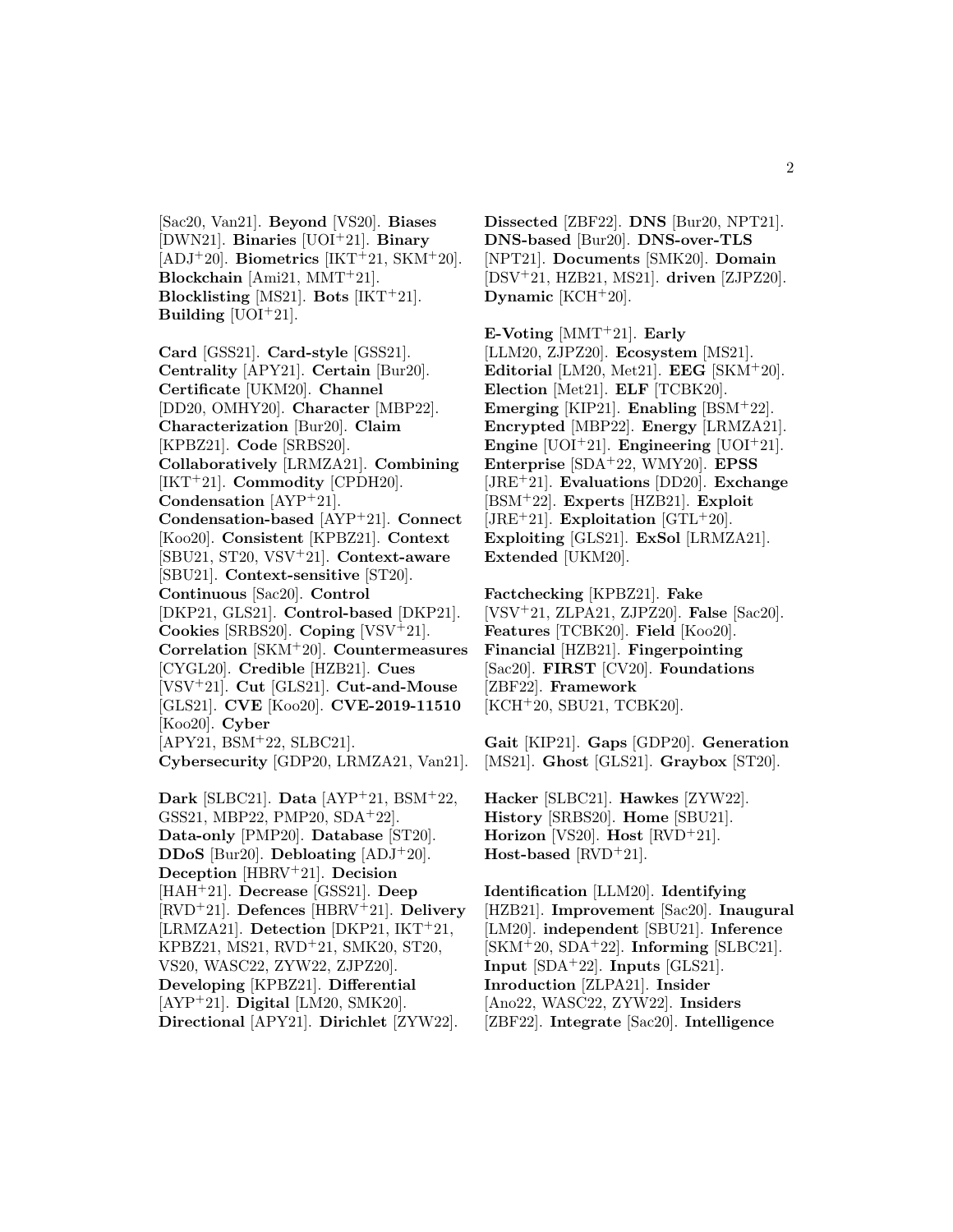[BSM<sup>+</sup>22, SLBC21]. **Interception** [ST20, WMY20]. **Interface** [KCH<sup>+</sup>20]. **Introduction**  $[Ano22, CV20, DRS^+21, PLD^+20, PLD^+21].$ **Intrusion** [CPDH20, DKP21, RVD<sup>+</sup>21]. **Investigating** [BSM<sup>+</sup>22]. **Investigation** [VSV<sup>+</sup>21]. **Invoking** [WASC22]. **IoT** [TCBK20]. **Issue** [Ano22, CV20, LM20, Met21, PLD<sup>+</sup>20, PLD<sup>+</sup>21].

**Knowledge** [BSM<sup>+</sup>22].

**Laplacian** [APY21]. **Large** [ADJ<sup>+</sup>20]. **Large-scale** [ADJ<sup>+</sup>20]. **Leakage** [DD20]. **Leakage-Based** [DD20]. **Learning** [Bur20, RVD<sup>+</sup>21, SMK20, TCBK20]. **Less** [GSS21]. **Libraries** [ADJ<sup>+</sup>20]. **limiting** [GSS21]. **Logs** [IKT<sup>+</sup>21]. **Looking** [VS20].

**Machine** [TCBK20]. **Malicious** [DSV<sup>+</sup>21, SMK20]. **Malware** [Bur20, LLM20, TCBK20]. **Marked** [ZYW22]. **Matching** [MBP22]. **Measure** [WASC22]. **Media** [DWN21]. **Memory** [PMP20]. **Memory-resident** [PMP20]. **Methods** [RVD<sup>+</sup>21]. **Metrics** [KB20]. **Mitigating** [PMP20]. **Mitigation** [WASC22]. **Model** [BSM<sup>+</sup>22, SMK20, SKM<sup>+</sup>20, ZJPZ20]. **Modeling** [SDA<sup>+</sup>22]. **Monitoring** [Sac20]. **Mouse** [GLS21, IKT<sup>+</sup>21].

**Name** [DSV<sup>+</sup>21]. **Nature** [DRS<sup>+</sup>21]. **Netherlands** [Koo20]. **Network** [AYP<sup>+</sup>21, HBRV<sup>+</sup>21]. **Networks** [WASC22]. **Neural** [WASC22]. **News** [DWN21, VSV<sup>+</sup>21, ZLPA21, ZJPZ20]. **Note** [Koo20].

**Online** [CYGL20]. **only** [PMP20]. **Opcode** [TCBK20]. **Operating** [CPDH20]. **Operational** [DSV<sup>+</sup>21]. **Opportunities** [GDP20]. **Organizational** [SDA<sup>+</sup>22]. **Outsourced** [MBP22].

**Part** [PLD<sup>+</sup>20]. **Past** [SRBS20]. **Pattern** [MBP22]. **PDoT** [NPT21]. **People** [UKM20]. **Perceptions** [UKM20]. **Perfect** [DWN21]. **Persistent** [LLM20]. **Perspectives** [ZLPA21]. **Pitaya** [DD20]. **Platform** [SBU21]. **Platform-independent** [SBU21]. **Portal** [SLBC21]. **Positives** [Sac20]. **Power** [DD20]. **Practical** [DD20]. **Practice** [Ami21, LM20]. **Prediction** [JRE<sup>+</sup>21]. **Premadoma** [DSV<sup>+</sup>21]. **Prevent** [DSV<sup>+</sup>21]. **Privacy** [AYP<sup>+</sup>21, MBP22]. **Privacy-aware** [MBP22]. **Private** [NPT21]. **Proactive** [VS20]. **Processes** [ZYW22]. **Processing** [SRBS20]. **Proposing** [BSM<sup>+</sup>22]. **Protected** [DKP21]. **Protecting** [LRMZA21, PMP20]. **Psychological** [DWN21]. **Pulse** [Koo20].

**Quality** [KB20].

**Real** [HZB21]. **Real-world** [HZB21]. **Redacted** [SDA<sup>+</sup>22]. **Registrations** [DSV<sup>+</sup>21]. **Representation** [BSM<sup>+</sup>22]. **Request** [SRBS20]. **Research** [LM20, ZLPA21, ZBF22]. **resident** [PMP20]. **Resource** [OMHY20]. **Results** [WASC22]. **Reverse** [UOI<sup>+</sup>21]. **Risk** [GSS21]. **Risk-limiting** [GSS21]. **Risks** [LRMZA21]. **Robotic** [DKP21].

**Sample** [GSS21]. **SCA** [DD20]. **SCA-Pitaya** [DD20]. **scale** [ADJ<sup>+</sup>20]. **Schema** [KPBZ21]. **Scoring** [JRE<sup>+</sup>21]. **Script** [UOI<sup>+</sup>21]. **Secure** [Koo20, MMT<sup>+</sup>21]. **Securing** [OMHY20]. **Security** [KB20, Met21, Sac20, SBU21, WMY20]. **Sensitive** [PMP20, ST20]. **Sensor** [KIP21]. **Sensor-based** [KIP21]. **Server** [SRBS20]. **Server-side** [SRBS20]. **Setup** [DD20]. **Shared** [ADJ<sup>+</sup>20]. **Sharing** [BSM<sup>+</sup>22, VSV<sup>+</sup>21]. **Side** [DD20, OMHY20, SRBS20]. **Side-Channel**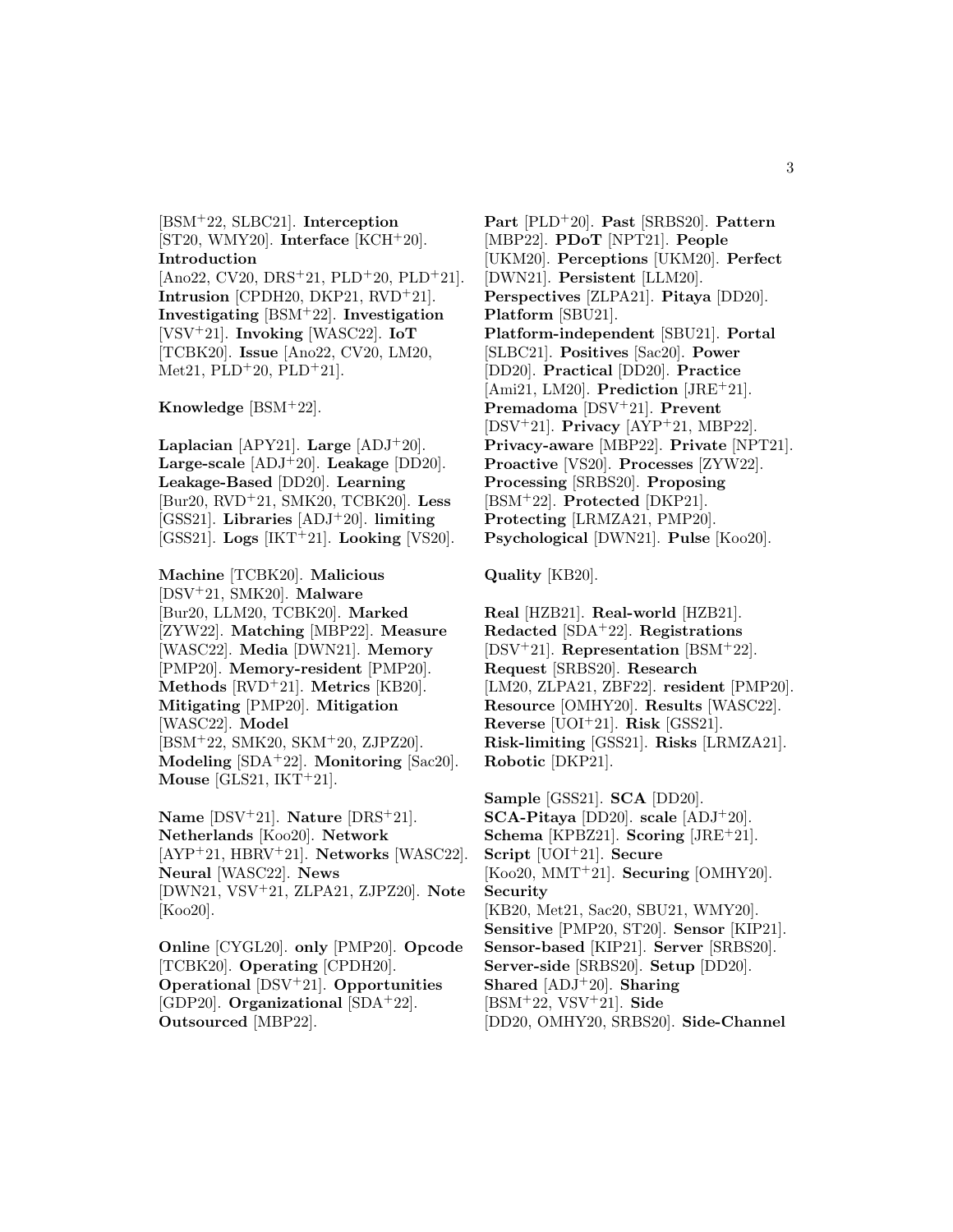#### *REFERENCES* 4

[DD20, OMHY20]. **Simulating** [SDA<sup>+</sup>22]. **Situational** [APY21, DRS<sup>+</sup>21, GDP20, KB20, SLBC21]. **Sizes** [GSS21]. **Smart** [SBU21]. **Smartphones** [KCH<sup>+</sup>20]. **Sniffing** [SRBS20]. **SOC** [HAH<sup>+</sup>21]. **Social** [DWN21]. **Software** [GLS21]. **Solution** [DSV<sup>+</sup>21]. **Sorry** [WMY20]. **Special** [Ano22, CV20, Met21, PLD<sup>+</sup>20, PLD<sup>+</sup>21]. **Spoofing** [KIP21]. **SSL** [Koo20]. **SSL-VPN** [Koo20]. **State** [WMY20]. **Stealthy** [DKP21]. **Stored** [ST20]. **Storm** [DWN21]. **Style** [GSS21]. **Supplemented** [KB20]. **Support** [HAH<sup>+</sup>21, NPT21]. **Survey** [CYGL20]. **Survivability** [CPDH20]. **Synthesized** [GLS21]. **System** [JRE<sup>+</sup>21]. **Systematisation** [ZBF22]. **Systems** [CPDH20, LRMZA21, SBU21].

**TAGS** [KIP21]. **Technical** [CYGL20]. **Techniques** [Bur20, DKP21]. **TEE** [NPT21]. **Theory** [ZJPZ20]. **Theory-driven** [ZJPZ20]. **Thinking** [SKM<sup>+</sup>20]. **Thoughts** [VS20]. **Threat** [BSM<sup>+</sup>22, KIP21, LLM20, SLBC21, VSV<sup>+</sup>21, WASC22, ZYW22]. **Threats** [Ano22, CYGL20, LM20, VS20]. **Thwart** [GTL<sup>+</sup>20]. **Timing** [SRBS20]. **TLD** [DSV<sup>+</sup>21]. **TLS** [NPT21, UKM20, WMY20]. **Tool** [HAH<sup>+</sup>21]. **Tracers** [UOI<sup>+</sup>21]. **Traces** [AYP<sup>+</sup>21]. **Traffic** [ST20]. **Treadmill** [KIP21]. **Trends** [ZLPA21]. **Triage** [LLM20]. **Trust** [UKM20].

**Understanding** [Bur20, Van21]. **Unpredictability** [HBRV<sup>+</sup>21]. **Unsupervised** [Bur20]. **Unveiled** [SKM<sup>+</sup>20]. **Using** [HBRV<sup>+</sup>21, TCBK20, ZYW22].

**Vehicles** [DKP21]. **Version** [UKM20]. **Veto** [OMHY20]. **Vetting** [GTL<sup>+</sup>20]. **Virus** [VSV<sup>+</sup>21]. **Vol** [PLD<sup>+</sup>21]. **Voting** [MMT<sup>+</sup>21]. **VPN** [Koo20]. **Vulnerabilities**

[Ami21, GTL<sup>+</sup>20]. **Vulvet** [GTL<sup>+</sup>20].

**Wearable** [KIP21]. **Web** [IKT<sup>+</sup>21, SLBC21]. **Will** [UKM20]. **Work** [GSS21]. **Working** [UKM20]. **world** [HZB21].

**XSS** [ST20].

**Zika** [VSV<sup>+</sup>21].

# **References**

#### **Agadakos:2020:LSD**

[ADJ<sup>+</sup>20] Ioannis Agadakos, Nicholas Demarinis, Di Jin, Kent Williams-King, Jearson Alfajardo, Benjamin Shteinfeld, David Williams-King, Vasileios P. Kemerlis, and Georgios Portokalidis. Largescale debloating of binary shared libraries. Digital Threats: Research and Practice (DTRAP), 1(4):19:1–19:28, December 2020. CODEN ???? ISSN ???? URL https://dl.acm.org/doi/ 10.1145/3414997.

#### **Amiet:2021:BVP**

[Ami21] Nils Amiet. Blockchain vulnerabilities in practice. Digital Threats: Research and Practice (DTRAP), 2(2):8:1–8:7, March 2021. CODEN ???? ISSN ???? URL https://dl.acm.org/doi/ 10.1145/3407230.

#### **Anonymous:2022:ISI**

[Ano22] Anonymous. Introduction to the special issue on insider threats. Digital Threats: Research and Practice (DTRAP), 3(1):1:1–1:3, March 2022. CODEN ???? ISSN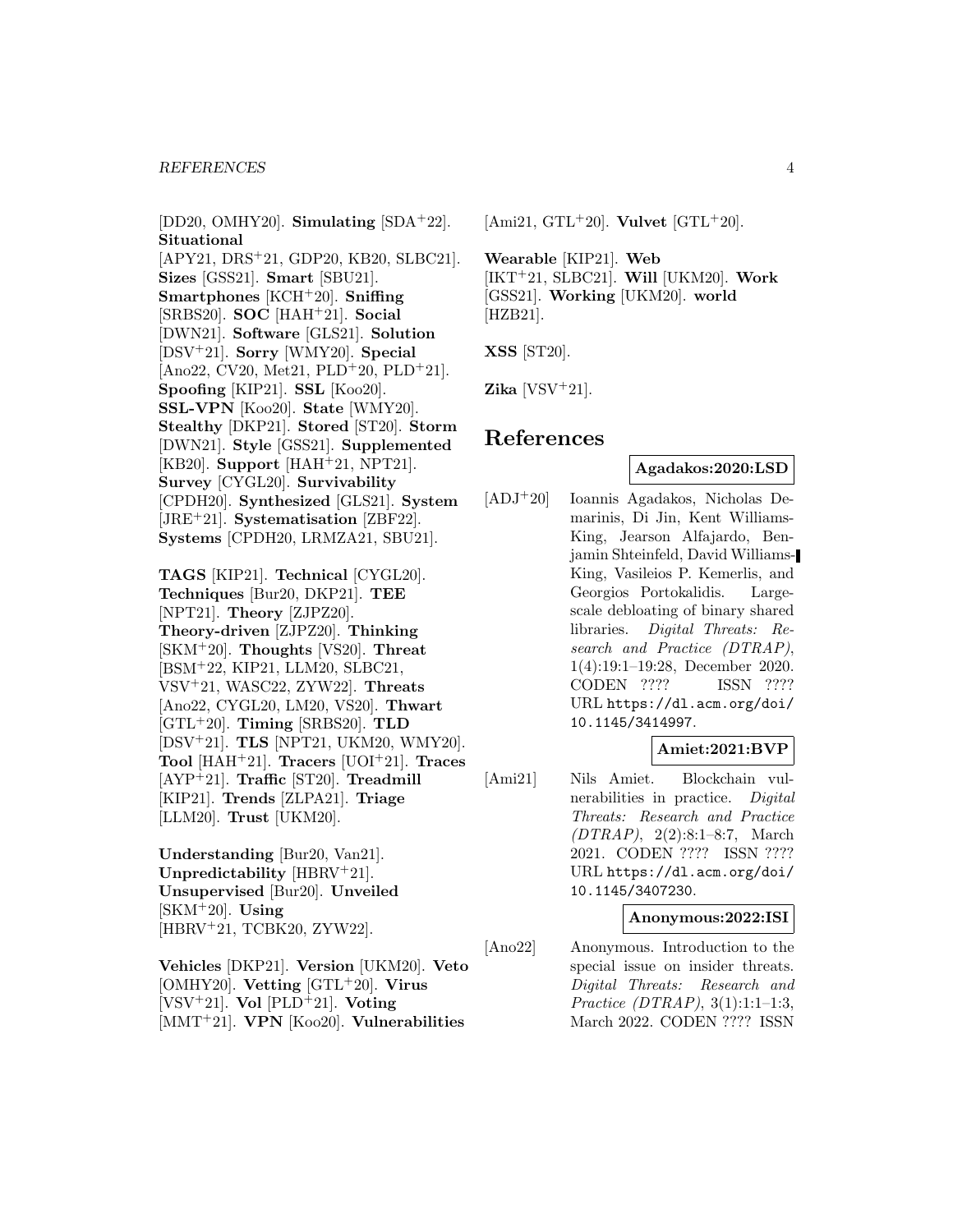???? URL https://dl.acm. org/doi/10.1145/3477501.

# **Aksoy:2021:DLC**

[APY21] Sinan G. Aksoy, Emilie Purvine, and Stephen J. Young. Directional Laplacian centrality for cyber situational awareness. Digital Threats: Research and Practice (DTRAP), 2(4):28:1–28:28, December 2021. CODEN ???? ISSN ???? URL https://dl.acm. org/doi/10.1145/3450286.

# **Aleroud:2021:ANT**

[AYP<sup>+</sup>21] Ahmed Aleroud, Fan Yang, Sai Chaithanya Pallaprolu, Zhiyuan Chen, and George Karabatis. Anonymization of network traces data through condensation-based differential privacy. Digital Threats: Research and Practice (DTRAP), 2(4):30:1–30:23, December 2021. CODEN ???? ISSN ???? URL https://dl.acm. org/doi/10.1145/3425401.

#### **Bromander:2022:ISC**

[BSM<sup>+</sup>22] Siri Bromander, Morton Swimmer, Lilly Pijnenburg Muller, Audun Jøsang, Martin Eian, Geir Skjøtskift, and Fredrik Borg. Investigating sharing of cyber threat intelligence and proposing a new data model for enabling automation in knowledge representation and exchange. Digital Threats: Research and Practice (DTRAP), 3(1):6:1–6:22, March 2022. CODEN ???? ISSN ???? URL https://dl.acm.org/doi/ 10.1145/3458027.

# **Burton:2020:ULT**

[Bur20] Renée Burton. Unsupervised learning techniques for malware characterization: Understanding certain DNS-based DDoS attacks. Digital Threats: Research and Practice (DTRAP), 1 (3):14:1–14:26, September 2020. CODEN ???? ISSN ???? URL https://dl.acm.org/doi/ 10.1145/3377869.

# **Chevalier:2020:ISC**

[CPDH20] Ronny Chevalier, David Plaquin, Chris Dalton, and Guillaume Hiet. Intrusion survivability for commodity operating systems. Digital Threats: Research and Practice (DTRAP), 1(4):21:1–21:30, December 2020. CODEN ???? ISSN ???? URL https://dl.acm.org/doi/ 10.1145/3419471.

# **Cormack:2020:IFS**

[CV20] Andrew Cormack and Jeroen Van der Ham. Introduction to the FIRST special issue. Digital Threats: Research and Practice (DTRAP), 1(1):2:1–2:3, March 2020. CODEN ???? ISSN 2576- 5337 (electronic). URL https:// dl.acm.org/doi/abs/10.1145/ 3380746.

# **Cai:2020:TOA**

[CYGL20] Yegui Cai, George O. M. Yee, Yuan Xiang Gu, and Chung-Horng Lung. Threats to online advertising and countermeasures: a technical survey. Digital Threats: Research and Practice (DTRAP), 1(2):11:1–11:27, July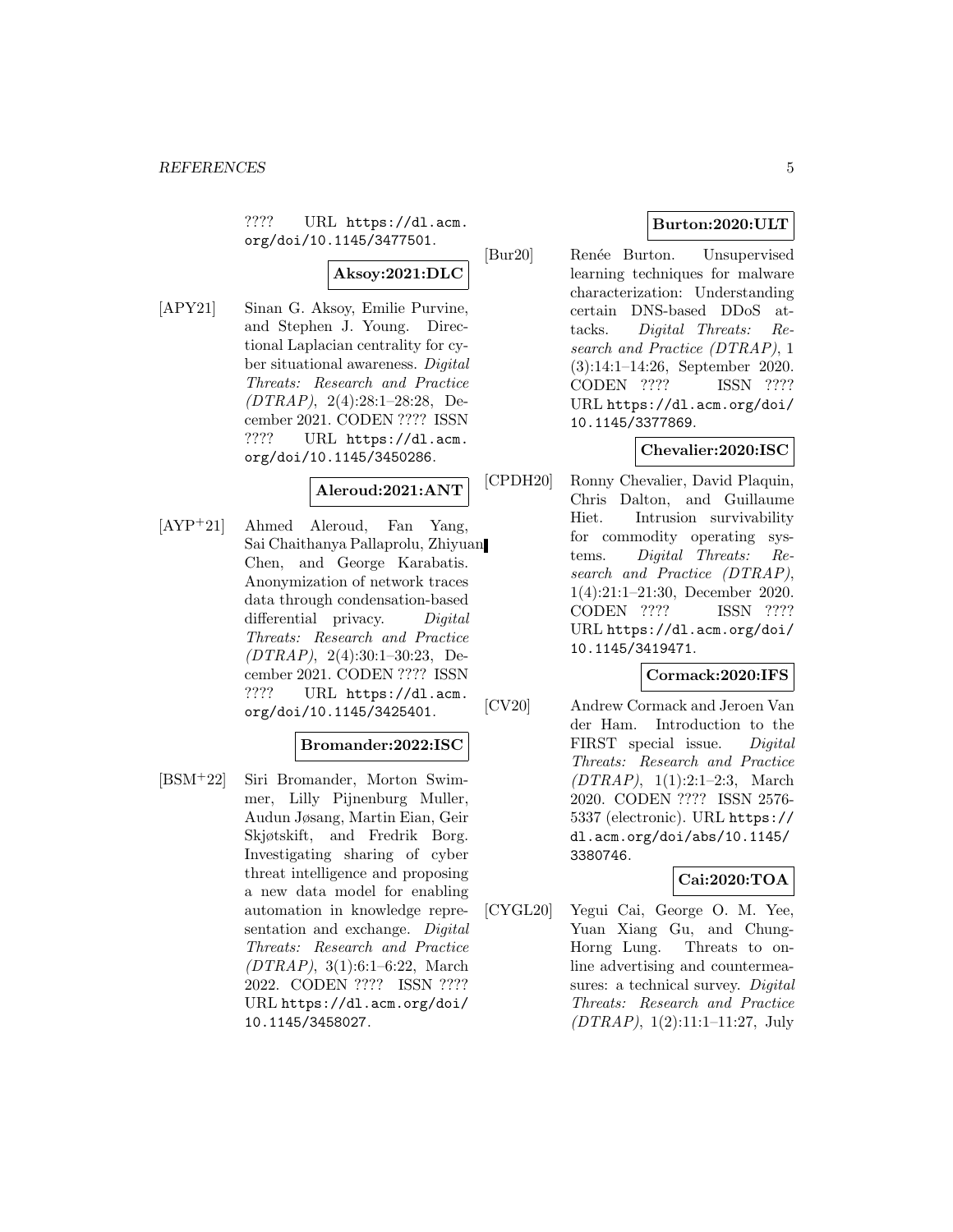2020. CODEN ???? ISSN ???? URL https://dl.acm.org/doi/ abs/10.1145/3374136.

#### **Durvaux:2020:SPP**

[DD20] François Durvaux and Marc Durvaux. SCA-Pitaya: a practical and affordable side-channel attack setup for power leakagebased evaluations. Digital Threats: Research and Practice  $(DTRAP), 1(1):3:1-3:16, March$ 2020. CODEN ???? ISSN 2576- 5337 (electronic). URL https:// dl.acm.org/doi/abs/10.1145/ 3371393.

#### **Dash:2021:SAA**

[DKP21] Pritam Dash, Mehdi Karimibiuki, and Karthik Pattabiraman. Stealthy attacks against robotic vehicles protected by control-based intrusion detection techniques. Digital Threats: Research and Practice (DTRAP), 2 (1):7:1–7:25, March 2021. CO-DEN ???? ISSN ???? URL https://dl.acm.org/doi/10. 1145/3419474.

# **Dykstra:2021:INS**

[DRS<sup>+</sup>21] Josiah Dykstra, Neil Rowe, Timothy Shimeall, Angela Horneman, and Marisa Midler. Introduction: On the nature of situational awareness. Digital Threats: Research and Practice (DTRAP), 2(4):25:1–25:3, December 2021. CODEN ???? ISSN ???? URL https://dl.acm.org/doi/ 10.1145/3462334.

#### **Desmet:2021:POS**

[DSV<sup>+</sup>21] Lieven Desmet, Jan Spooren, Thomas Vissers, Peter Janssen, and Wouter Joosen. Premadoma: an operational solution to prevent malicious domain name registrations in the .eu TLD. Digital Threats: Research and Practice (DTRAP), 2(1):2:1–2:24, March 2021. CODEN ???? ISSN ???? URL https://dl.acm.org/doi/ 10.1145/3419476.

# **Datta:2021:PSS**

[DWN21] Pratim Datta, Mark Whitmore, and Joseph K. Nwankpa. A perfect storm: Social media news, psychological biases, and AI. Digital Threats: Research and Practice  $(DTRAP), 2(2):15:1-15:21,$ June 2021. CODEN ???? ISSN ???? URL https://dl.acm. org/doi/10.1145/3428157.

#### **Gutzwiller:2020:GOS**

[GDP20] Robert Gutzwiller, Josiah Dykstra, and Bryan Payne. Gaps and opportunities in situational awareness for cybersecurity. Digital Threats: Research and Practice (DTRAP), 1(3):18:1– 18:6, September 2020. CO-DEN ???? ISSN ???? URL https://dl.acm.org/doi/10. 1145/3384471.

#### **Genc:2021:CMG**

[GLS21] Ziya Alper Genç, Gabriele Lenzini, and Daniele Sgandurra. Cut-and-mouse and ghost control: Exploiting antivirus software with synthesized inputs. Digital Threats: Research and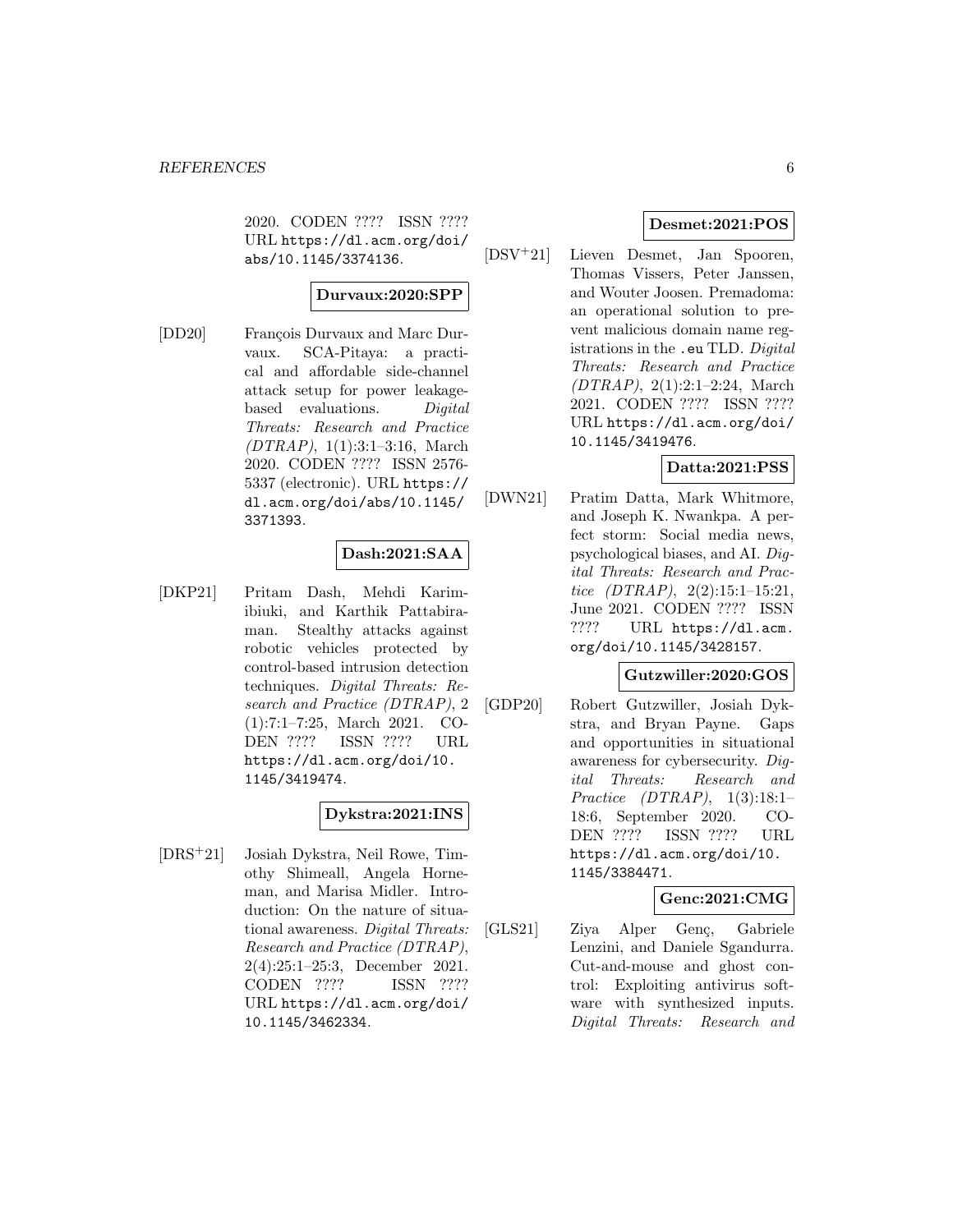Practice  $(DTRAP)$ ,  $2(1):4:1-$ 4:23, March 2021. CODEN ???? ISSN ???? URL https://dl.acm.org/doi/10. 1145/3431286.

#### **Glazer:2021:MSL**

[GSS21] Amanda K. Glazer, Jacob V. Spertus, and Philip B. Stark. More style, less work: Card-style data decrease risk-limiting audit sample sizes. Digital Threats: Research and Practice (DTRAP), 2(4):32:1–32:15, December 2021. CODEN ???? ISSN ???? URL https://dl.acm.org/doi/ 10.1145/3457907.

#### **Gajrani:2020:VVV**

[GTL<sup>+</sup>20] Jyoti Gajrani, Meenakshi Tripathi, Vijay Laxmi, Gaurav Somani, Akka Zemmari, and Manoj Singh Gaur. Vulvet: Vetting of vulnerabilities in Android apps to thwart exploitation. Digital Threats: Research and Practice (DTRAP), 1(2): 10:1–10:25, July 2020. CODEN ???? ISSN ???? URL https:// dl.acm.org/doi/abs/10.1145/ 3376121.

#### **Happa:2021:ADS**

[HAH<sup>+</sup>21] Jassim Happa, Ioannis Agrafiotis, Martin Helmhout, Thomas Bashford-Rogers, Michael Goldsmith, and Sadie Creese. Assessing a decision support tool for SOC analysts. Digital Threats: Research and Practice (DTRAP), 2(3):22:1–22:35, September 2021. CODEN ???? ISSN ???? URL https://dl.acm.org/doi/ 10.1145/3430753.

# **Happa:2021:DND**

[HBRV<sup>+</sup>21] Jassim Happa, Thomas Bashford-Rogers, Alastair Janse Van Rensburg, Michael Goldsmith, and Sadie Creese. Deception in network defences using unpredictability. Digital Threats: Research and Practice (DTRAP), 2 (4):29:1–29:26, December 2021. CODEN ???? ISSN ???? URL https://dl.acm.org/doi/ 10.1145/3450973.

#### **Huang:2021:IRW**

[HZB21] Teng-Chieh Huang, Razieh Nokhbeh Zaeem, and K. Suzanne Barber. Identifying real-world credible experts in the financial domain. Digital Threats: Research and Practice (DTRAP), 2 (2):17:1–17:14, June 2021. CO-DEN ???? ISSN ???? URL https://dl.acm.org/doi/10. 1145/3446783.

# **Iliou:2021:DAW**

[IKT<sup>+</sup>21] Christos Iliou, Theodoros Kostoulas, Theodora Tsikrika, Vasilis Katos, Stefanos Vrochidis, and Ioannis Kompatsiaris. Detection of advanced Web bots by combining Web logs with mouse behavioural biometrics. Digital Threats: Research and Practice (DTRAP), 2(3):24:1– 24:26, September 2021. CO-DEN ???? ISSN ???? URL https://dl.acm.org/doi/10. 1145/3447815.

#### **Jacobs:2021:EPS**

[JRE<sup>+</sup>21] Jay Jacobs, Sasha Romanosky, Benjamin Edwards, Idris Ad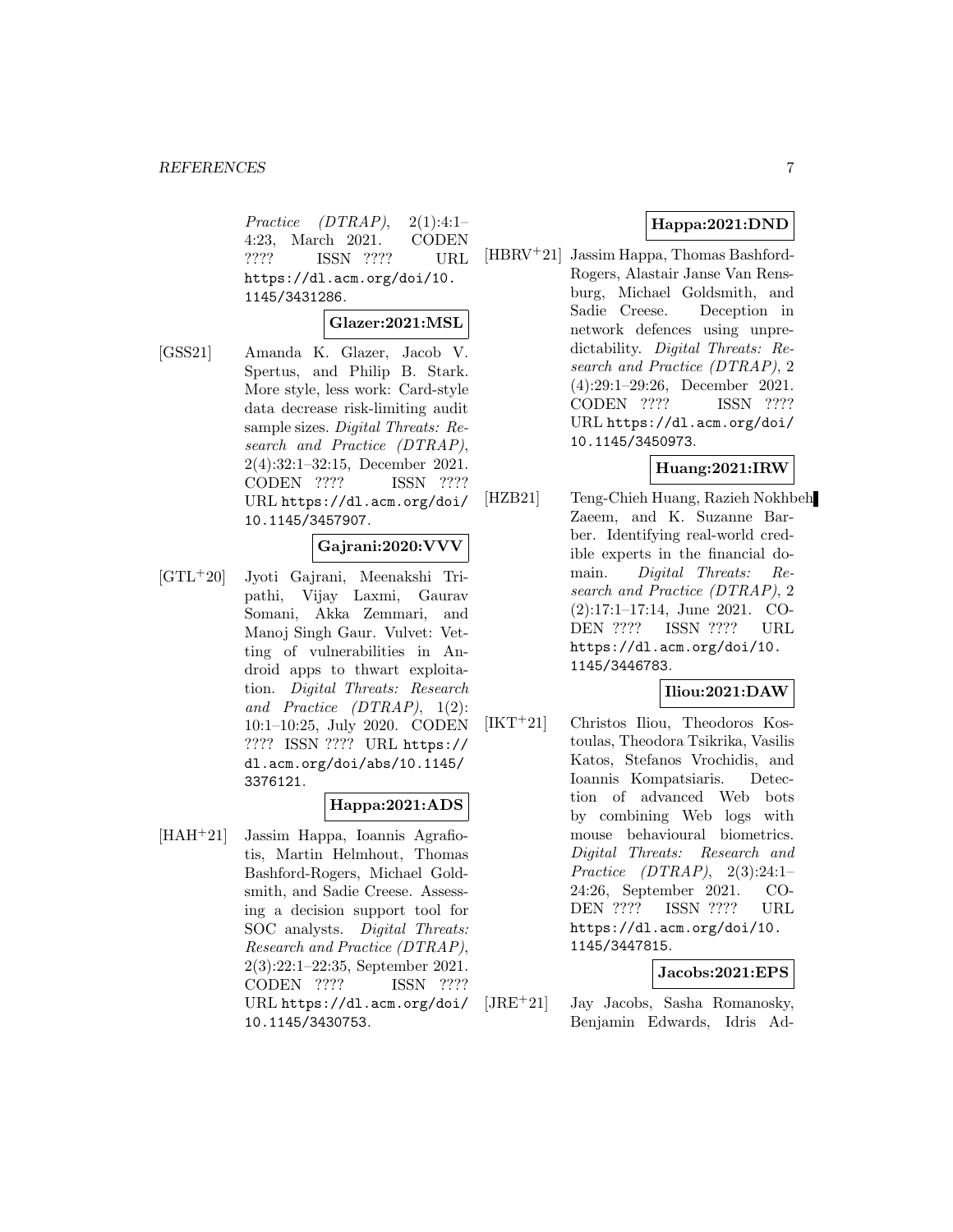jerid, and Michael Roytman. Exploit Prediction Scoring System (EPSS). Digital Threats: Research and Practice (DTRAP), 2 (3):20:1–20:17, July 2021. CO-DEN ???? ISSN ???? URL https://dl.acm.org/doi/10. 1145/3436242.

# **Kohlrausch:2020:ASS**

[KB20] Jan Kohlrausch and Eugene A. Brin. ARIMA supplemented security metrics for quality assurance and situational awareness. Digital Threats: Research and Practice  $(DTRAP)$ , 1(1): 6:1–6:21, March 2020. CO-DEN ???? ISSN 2576-5337 (electronic). URL https:// dl.acm.org/doi/abs/10.1145/ 3376926.

# **Karim:2020:ADA**

[KCH<sup>+</sup>20] Imtiaz Karim, Fabrizio Cicala, Syed Rafiul Hussain, Omar Chowdhury, and Elisa Bertino. ATFuzzer: Dynamic analysis framework of AT interface for Android smartphones. Digital Threats: Research and Practice (DTRAP), 1(4):23:1–23:29, December 2020. CODEN ???? ISSN ???? URL https://dl.acm. org/doi/10.1145/3416125.

# **Kumar:2021:TAG**

[KIP21] Rajesh Kumar, Can Isik, and Vir V. Phoha. Treadmill Assisted Gait Spoofing (TAGS): an emerging threat to wearable sensor-based gait authentication. Digital Threats: Research and Practice (DTRAP), 2 (3):23:1–23:17, September 2021.

CODEN ???? ISSN ???? URL https://dl.acm.org/doi/ 10.1145/3442151.

# **Koot:2020:FNC**

[Koo20] Matthijs Koot. Field note on CVE-2019-11510: Pulse connect secure SSL-VPN in The Netherlands. Digital Threats: Research and Practice (DTRAP), 1(2): 13:1–13:7, July 2020. CODEN ???? ISSN ???? URL https:// dl.acm.org/doi/abs/10.1145/ 3382765.

#### **Konstantinovskiy:2021:TAF**

[KPBZ21] Lev Konstantinovskiy, Oliver Price, Mevan Babakar, and Arkaitz Zubiaga. Toward automated factchecking: Developing an annotation schema and benchmark for consistent automated claim detection. Digital Threats: Research and Practice (DTRAP), 2(2):14:1–14:16, June 2021. CODEN ???? ISSN ???? URL https://dl.acm.org/doi/ 10.1145/3412869.

# **Laurenza:2020:MTE**

[LLM20] Giuseppe Laurenza, Riccardo Lazzeretti, and Luca Mazzotti. Malware triage for early identification of advanced persistent threat activities. Digital Threats: Research and Practice (DTRAP), 1(3):16:1–16:17, September 2020. CODEN ???? ISSN ???? URL https://dl.acm.org/doi/ 10.1145/3386581.

#### **Lakhotia:2020:DTR**

[LM20] Arun Lakhotia and Leigh Metcalf. Digital threats: Research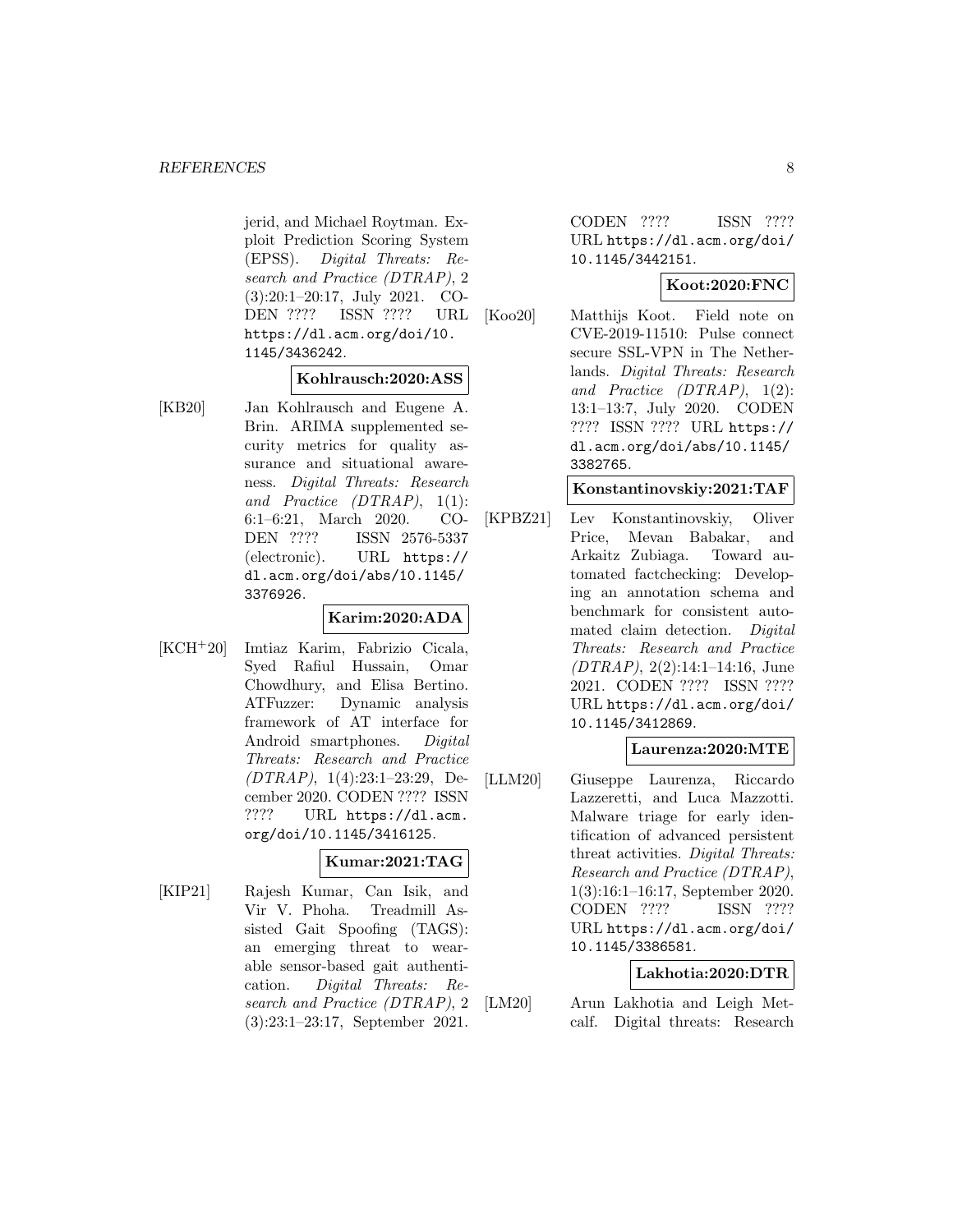and practice inaugural issue editorial. Digital Threats: Research and Practice (DTRAP), 1(1):1:1–1:3, March 2020. CO-DEN ???? ISSN 2576-5337 (electronic). URL https:// dl.acm.org/doi/abs/10.1145/ 3380320.

# **Lamp:2021:ECA**

[LRMZA21] Josephine Lamp, Carlos E. Rubio-Medrano, Ziming Zhao, and Gail-Joon Ahn. ExSol: Collaboratively assessing cybersecurity risks for protecting energy delivery systems. Digital Threats: Research and Practice (DTRAP), 2(3):21:1–21:23, July 2021. CODEN ???? ISSN ???? URL https://dl.acm.org/doi/ 10.1145/3428156.

# **Mainardi:2022:PAC**

[MBP22] Nicholas Mainardi, Alessandro Barenghi, and Gerardo Pelosi. Privacy-aware character pattern matching over outsourced encrypted data. Digital Threats: Research and Practice (DTRAP), 3(1):7:1–7:38, March 2022. CO-DEN ???? ISSN ???? URL https://dl.acm.org/doi/10. 1145/3462333.

#### **Metcalf:2021:ESI**

[Met21] Leigh Metcalf. Editorial on the special issue on election security. Digital Threats: Research and Practice (DTRAP), 2(4):31:1, December 2021. CO-DEN ???? ISSN ???? URL https://dl.acm.org/doi/10. 1145/3471534.

# **Mccorry:2021:SVB**

[MMT<sup>+</sup>21] Patrick Mccorry, Maryam Mehrnezhad, Ehsan Toreini, Siamak F. Shahandashti, and Feng Hao. On secure e-voting over blockchain. Digital Threats: Research and Practice (DTRAP), 2(4):33:1– 33:13, December 2021. CO-DEN ???? ISSN ???? URL https://dl.acm.org/doi/10. 1145/3461461.

# **Metcalf:2021:EDB**

[MS21] Leigh Metcalf and Jonathan M. Spring. The ecosystem of detection and blocklisting of domain generation. Digital Threats: Research and Practice (DTRAP), 2 (3):19:1–19:22, September 2021. CODEN ???? ISSN ???? URL https://dl.acm.org/doi/ 10.1145/3423951.

# **Nakatsuka:2021:PPD**

[NPT21] Yoshimichi Nakatsuka, Andrew Paverd, and Gene Tsudik. PDoT: Private DNS-over-TLS with TEE support. Digital Threats: Research and Practice (DTRAP), 2 (1):3:1–3:22, March 2021. CO-DEN ???? ISSN ???? URL https://dl.acm.org/doi/10. 1145/3431171.

#### **Osman:2020:SAA**

[OMHY20] Tousif Osman, Mohammad Mannan, Urs Hengartner, and Amr Youssef. Securing applications against side-channel attacks through resource access veto. Digital Threats: Research and Practice  $(DTRAP)$ , 1(4):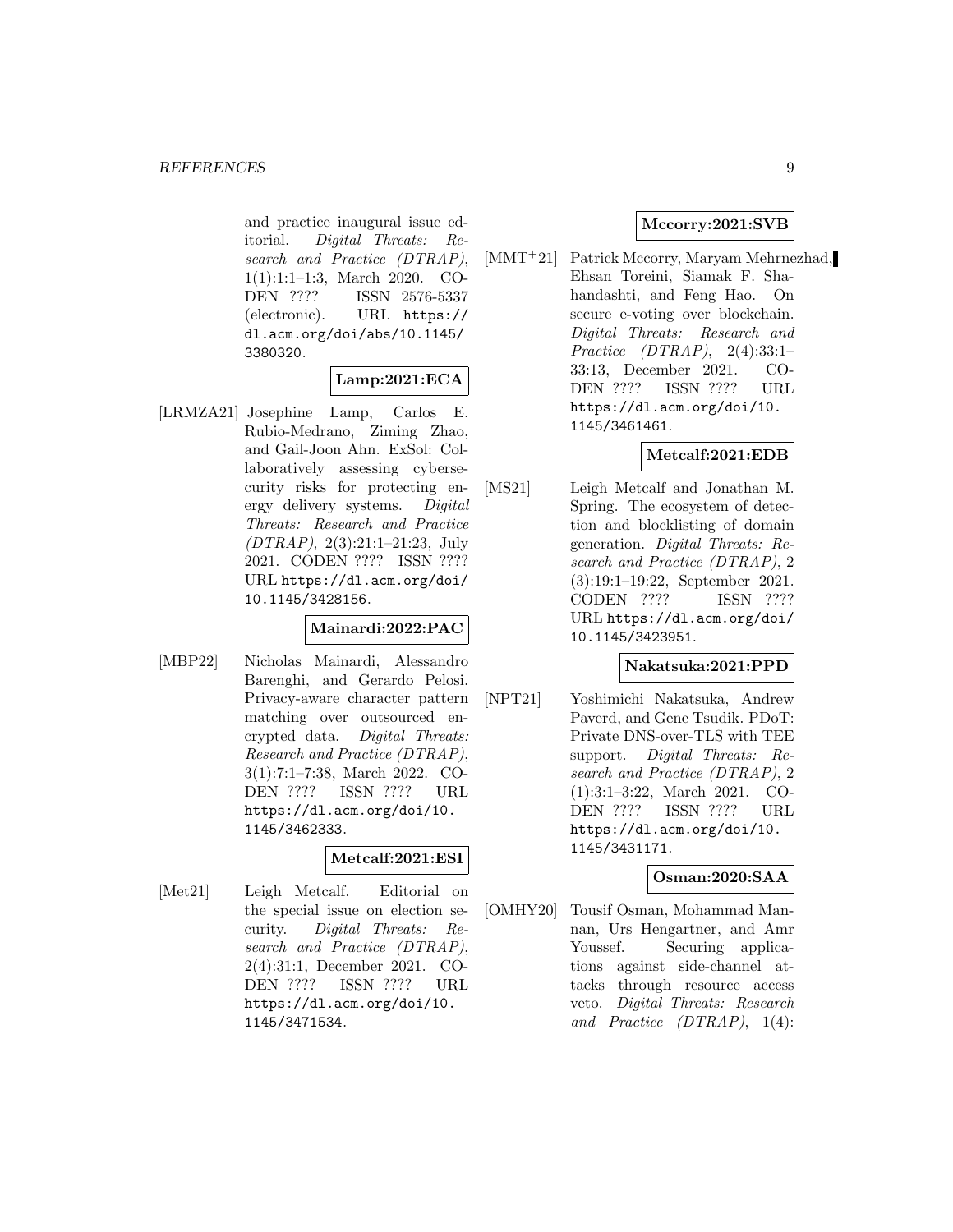22:1–22:29, December 2020. CO-DEN ???? ISSN ???? URL https://dl.acm.org/doi/10. 1145/3416124.

#### **Perdisci:2020:IAS**

[PLD<sup>+</sup>20] Roberto Perdisci, Martina Lindorfer, Adam Doupé, Andrea Lanzi, Alexandros Kapravelos, and Gianluca Stringhini. Introduction to the ACSAC'19 special issue  $-$  Part 1. Digital Threats: Research and Practice  $(DTRAP), 1(4):19e:1-19e:3, De$ cember 2020. CODEN ???? ISSN ???? URL https://dl.acm. org/doi/10.1145/3437251.

# **Perdisci:2021:IAS**

[PLD<sup>+</sup>21] Roberto Perdisci, Martina Lindorfer, Adam Doupé, Andrea Lanzi, Alexandros Kapravelos, and Gianluca Stringhini. Introduction to the ACSAC'19 special issue — vol. 2. Digital Threats: Research and Practice (DTRAP), 2(1):1:1–1:2, March 2021. CODEN ???? ISSN ???? URL https://dl.acm.org/doi/ 10.1145/3437253.

# **Palit:2020:MDO**

[PMP20] Tapti Palit, Fabian Monrose, and Michalis Polychronakis. Mitigating data-only attacks by protecting memory-resident sensitive data. Digital Threats: Research and Practice (DTRAP), 1(4):20:1–20:26, December 2020. CODEN ???? ISSN ???? URL https://dl.acm.org/doi/ 10.1145/3419475.

# **Ring:2021:MHB**

[RVD<sup>+</sup>21] John H. Ring, Colin M. Van Oort, Samson Durst, Vanessa White, Joseph P. Near, and Christian Skalka. Methods for host-based intrusion detection with deep learning. Digital Threats: Research and Practice (DTRAP), 2(4):26:1–26:29, December 2021. CODEN ???? ISSN ???? URL https://dl.acm.org/doi/ 10.1145/3461462.

#### **Sacher:2020:FFP**

[Sac20] Desiree Sacher. Fingerpointing false positives: How to better integrate continuous improvement into security monitoring. Digital Threats: Research and Practice (DTRAP), 1(1):7:1–7:7, March 2020. CODEN ???? ISSN 2576- 5337 (electronic). URL https:// dl.acm.org/doi/abs/10.1145/ 3370084.

# **Sikder:2021:ACA**

[SBU21] Amit Kumar Sikder, Leonardo Babun, and A. Selcuk Uluagac. Aegis+: a context-aware platform-independent security framework for smart home systems. Digital Threats: Research and Practice (DTRAP), 2 (1):6:1–6:33, March 2021. CO-DEN ???? ISSN ???? URL https://dl.acm.org/doi/10. 1145/3428026.

#### **Sticha:2022:SOD**

[SDA<sup>+</sup>22] Paul J. Sticha, Tirso E. Diaz, Elise T. Axelrad, Sean D. Vermillion, and Dennis M. Buede. Simulating organizational data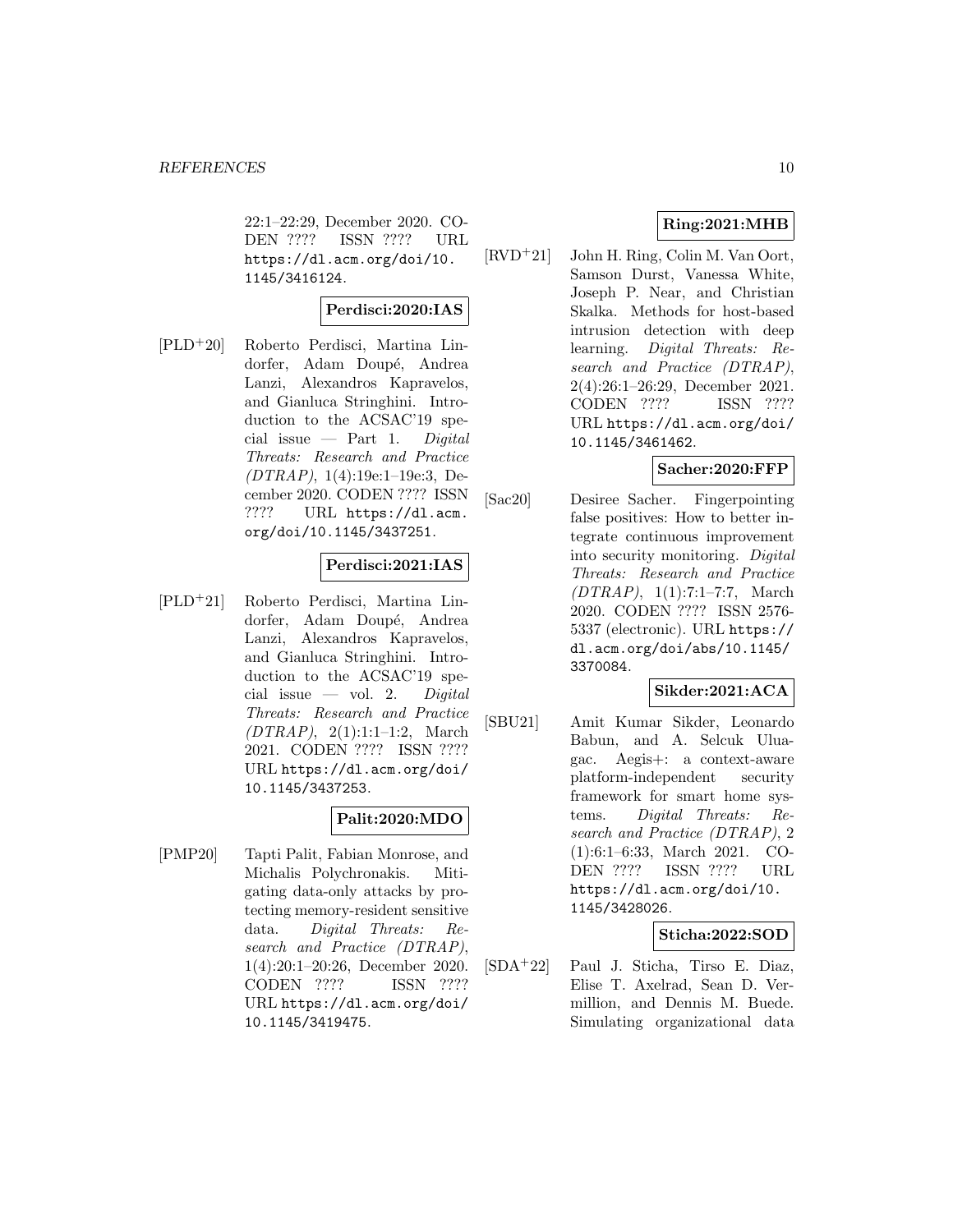from redacted input for inference enterprise modeling. Digital Threats: Research and Practice (DTRAP), 3(1):4:1–4:30, March 2022. CODEN ???? ISSN ???? URL https://dl.acm.org/doi/ 10.1145/3457910.

# **Shukla:2020:TUI**

[SKM<sup>+</sup>20] Diksha Shukla, Partha Pratim KUNDU, Ravichandra Malapati, Sujit Poudel, Zhanpeng Jin, and Vir V. Phoha. Thinking unveiled: an inference and correlation model to attack EEG biometrics. Digital Threats: Research and Practice (DTRAP), 1 (2):9:1–9:29, July 2020. CODEN ???? ISSN ???? URL https:// dl.acm.org/doi/abs/10.1145/ 3374137.

#### **Samtani:2021:ICT**

[SLBC21] Sagar Samtani, Weifeng Li, Victor Benjamin, and Hsinchun Chen. Informing cyber threat intelligence through dark Web situational awareness: The AZSecure hacker assets portal. Digital Threats: Research and Practice (DTRAP), 2(4):27:1–27:10, December 2021. CODEN ???? ISSN ???? URL https://dl.acm. org/doi/10.1145/3450972.

# **Scofield:2020:AML**

[SMK20] Daniel Scofield, Craig Miles, and Stephen Kuhn. Automated model learning for accurate detection of malicious digital documents. Digital Threats: Research and Practice (DTRAP), 1 (3):15:1–15:21, September 2020. CODEN ???? ISSN ????

URL https://dl.acm.org/doi/ 10.1145/3379505.

#### **Sanchez-Rola:2020:CPT**

[SRBS20] Iskander Sanchez-Rola, Davide Balzarotti, and Igor Santos. Cookies from the past: Timing server-side request processing code for history sniffing. Digital Threats: Research and Practice (DTRAP), 1(4):24:1–24:24, December 2020. CODEN ???? ISSN ???? URL https://dl.acm. org/doi/10.1145/3419473.

#### **Steinhauser:2020:DTI**

[ST20] Antonín Steinhauser and Petr Tuma. Database traffic interception for graybox detection of stored and context-sensitive XSS. Digital Threats: Research and Practice (DTRAP), 1 (3):17:1–17:23, September 2020. CODEN ???? ISSN ???? URL https://dl.acm.org/doi/ 10.1145/3399668.

# **Tien:2020:MLF**

[TCBK20] Chin-Wei Tien, Shang-Wen Chen, Tao Ban, and Sy-Yen Kuo. Machine learning framework to analyze IoT malware using ELF and opcode features. Digital Threats: Research and Practice (DTRAP), 1(1):5:1–5:19, March 2020. CODEN ???? ISSN 2576- 5337 (electronic). URL https:// dl.acm.org/doi/abs/10.1145/ 3378448.

# **Ukrop:2020:WYT**

[UKM20] Martin Ukrop, Lydia Kraus, and Vashek Matyas. Will you trust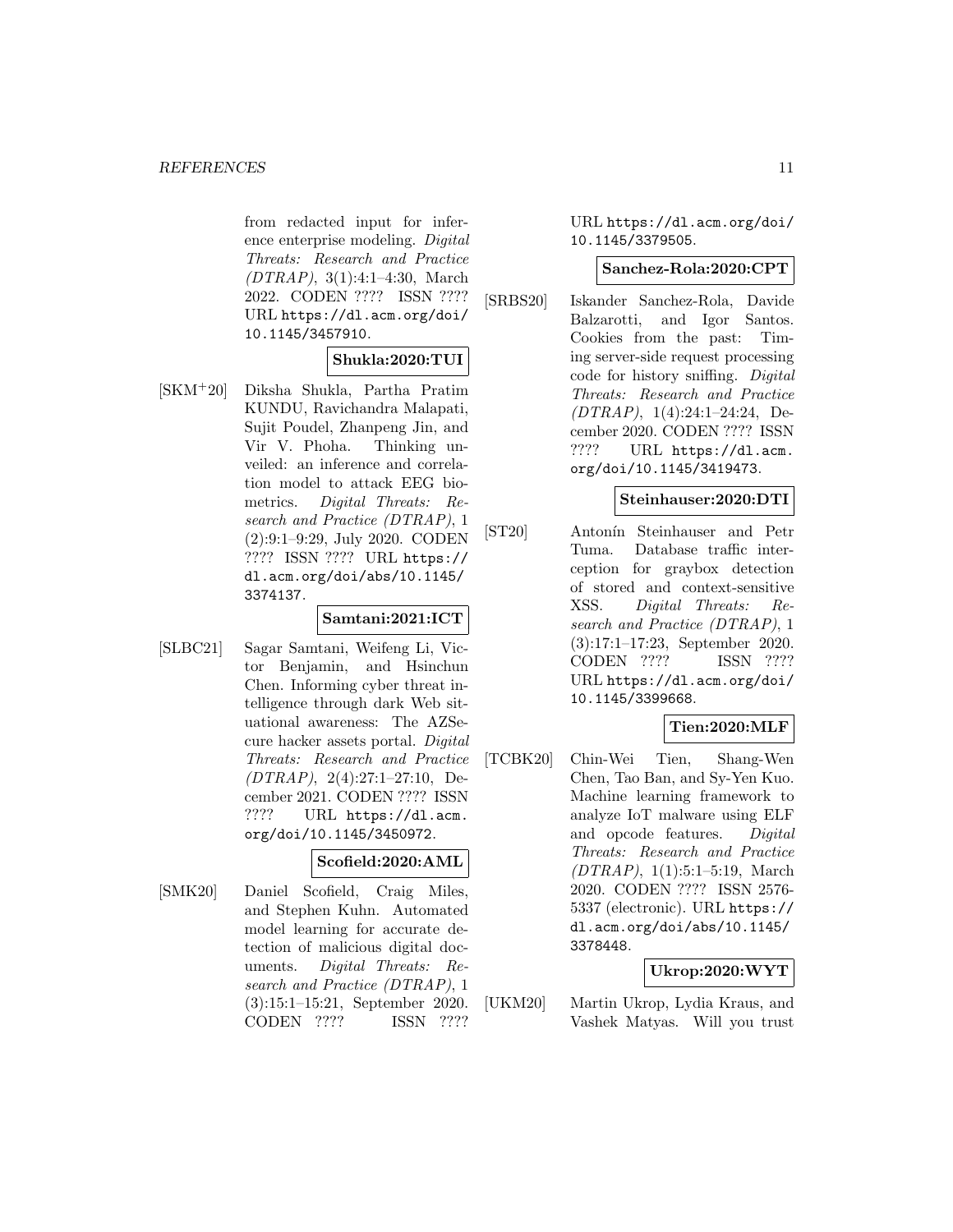this TLS certificate?: Perceptions of people working in IT (extended version). Digital Threats: Research and Practice (DTRAP), 1(4):25:1–25:29, December 2020. CODEN ???? ISSN ???? URL https://dl.acm.org/doi/ 10.1145/3419472.

# **Usui:2021:ARE**

[UOI<sup>+</sup>21] Toshinori Usui, Yuto Otsuki, Tomonori Ikuse, Yuhei Kawakoya, Makoto Iwamura, Jun Miyoshi, and Kanta Matsuura. Automatic reverse engineering of script engine binaries for building script API tracers. Digital Threats: Research and Practice (DTRAP), 2(1):5:1–5:31, March 2021. CODEN ???? ISSN ???? URL https://dl.acm.org/doi/ 10.1145/3416126.

# **VanDerHam:2021:TBU**

[Van21] Jeroen Van Der Ham. Toward a better understanding of "cybersecurity". Digital Threats: Research and Practice (DTRAP), 2(3):18:1–18:3, September 2021. CODEN ???? ISSN ???? URL https://dl.acm.org/doi/ 10.1145/3442445.

#### **VanderToorn:2020:LBH**

[VS20] Olivier Van der Toorn and Anna Sperotto. Looking beyond the horizon: Thoughts on proactive detection of threats. Digital Threats: Research and Practice (DTRAP), 1(1):4:1–4:13, March 2020. CODEN ???? ISSN 2576- 5337 (electronic). URL https:// dl.acm.org/doi/abs/10.1145/ 3373639.

# **Valecha:2021:FNS**

[VSV<sup>+</sup>21] Rohit Valecha, Srikrishna Krishnarao Srinivasan, Tejaswi Volety, K. Hazel Kwon, Manish Agrawal, and H. Raghav Rao. Fake news sharing: an investigation of threat and coping cues in the context of the Zika virus. Digital Threats: Research and Practice  $(DTRAP)$ ,  $2(2):16:1-16:16$ , June 2021. CODEN ???? ISSN ???? URL https://dl.acm. org/doi/10.1145/3410025.

#### **Williams:2022:RIA**

[WASC22] Adam D. Williams, Shannon N. Abbott, Nathan Shoman, and William S. Charlton. Results from invoking artificial neural networks to measure insider threat detection & mitigation. Digital Threats: Research and Practice (DTRAP), 3 (1):3:1–3:20, March 2022. CO-DEN ???? ISSN ???? URL https://dl.acm.org/doi/10. 1145/3457909.

#### **Waked:2020:SST**

[WMY20] Louis Waked, Mohammad Mannan, and Amr Youssef. The sorry state of TLS security in enterprise interception appliances. Digital Threats: Research and Practice  $(DTRAP), 1(2):8:1-8:26, July$ 2020. CODEN ???? ISSN ???? URL https://dl.acm.org/doi/ abs/10.1145/3372802.

#### **Zimmer:2022:IDN**

[ZBF22] Ephraim Zimmer, Christian Burkert, and Hannes Federrath.